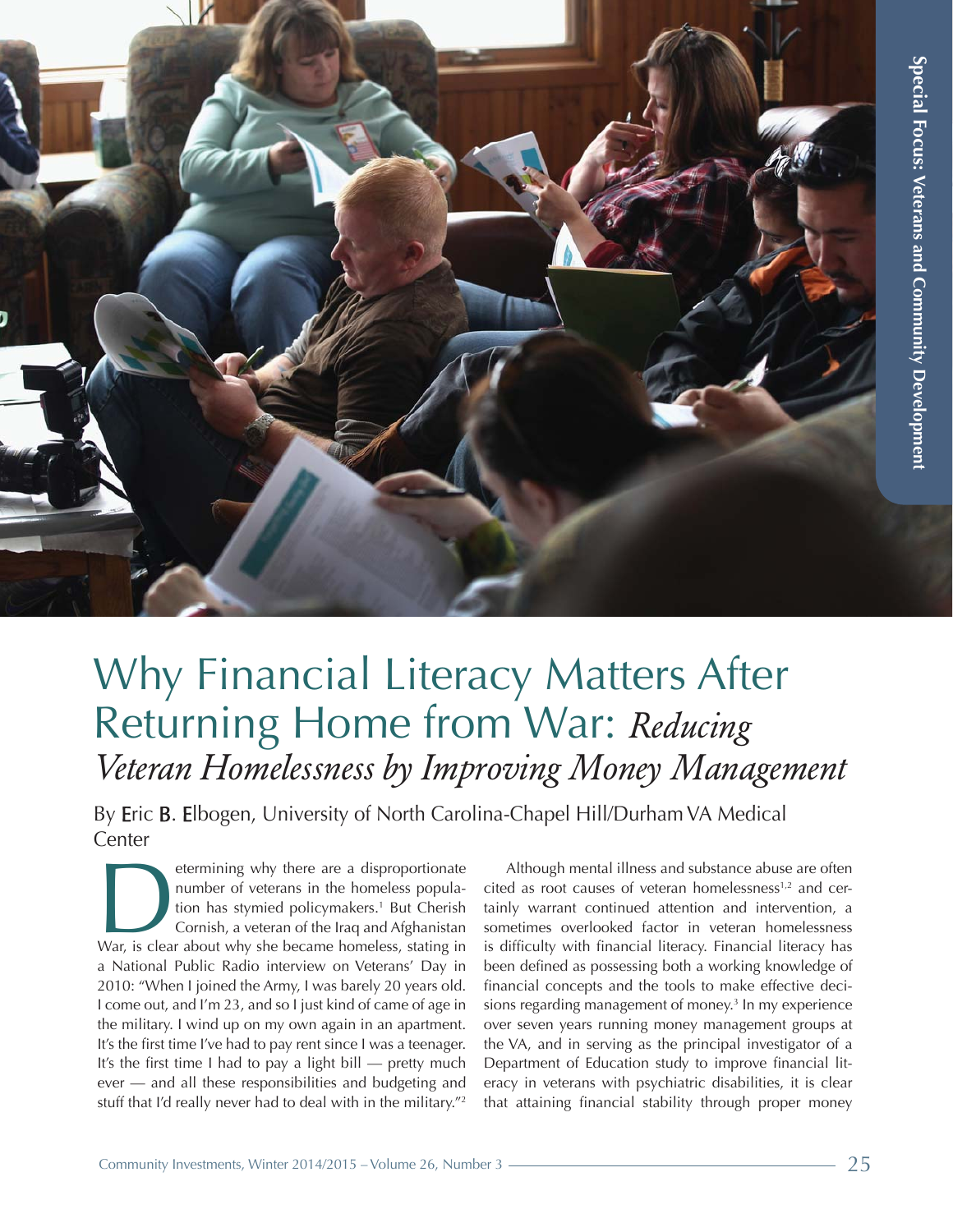management can be the key to ensuring that veterans are able to maintain stable housing as well.

The National Financial Capability Study, 4 conducted in collaboration with the U.S. Department of Treasury and the Presidenty Commission on Financial Literacy, supports that Xinancial literacy is a signiXicant problem for military service members. Despite service-members saving money at the same rate as civilians, the survey found over onethird of military survey respondents reported facing difficulties in covering monthly expenses and paying bills and that only half of the respondents had 'rainy day' funds set aside for unanticipated financial emergencies.<sup>4</sup>

The most concerning finding was that military families were significant more likely to incur credit card debt than civilians. In terms of willingness to borrow on credit, 36% of the military families had at least 4 credit cards compared to 26% of civilian families. The report indicates "Of particular alarm is the heavy indebtedness of many military families, especially to credit card issuers. Also problematic was the mismanagement of credit card debt resulting in both fees and interest accumulation."<sup>4</sup> Enlisted personnel and junior non-commissioned officers appeared most vulnerable to the aforementioned Xnancial mismanagement problems.

Military veterans can face an array of barriers to Jnancial well-being, including a lack of stable employment; diffculties budgeting and making ends meet; limited �GJnancial knowledge; poor judgment making prudent money decisions; and disruptions to financial security. A 2010 report from the Institute of Medicine explains how military experience can uniquely affect each of these components.<sup>1</sup> Because service members living on base have their basic needs met, they may not have had the opportunity to learn the skills necessary to be financially independent and manage money that their counterparts in the civilian sector had to master at an earlier age.

Predatory lenders tend to target military members and veterans; in fact, the largest concentrations of payday lending businesses in the country are in zip codes near military bases.<sup>1</sup> Active duty service members have been found to be three times more likely than civilians to take out payday loans.<sup>1</sup> All of this falls on top of the adverse effects on financial security sometimes caused by multiple deployments that can lead to family instability or job loss. Psychological and physical war injuries can reduce a veteran's employability. Many military personnel require retraining to learn skills appropriate for civilian work. Department of Labor statistics have found that younger veterans have had higher rates of unemployment than their civilian counterparts<sup>5</sup> , especially women veterans.

After separation from the military, poor money management and lack of knowledge of how to establish at least a baseline level of financial well-being, may stem

from reasons that are common to civilians but also that are specific to being a veteran. With respect to the former, veterans like their civilian counterparts might, for example, accrue severe debt by covering only the minimum payments on their credit cards because they may not understand that interest rates are charged on outstanding credit card balances.<sup>4</sup> Or they may spend freely and regularly on tobacco products or lottery tickets, without awareness of how this could impact their monthly budget. <sup>4</sup>

However, there are veteran-specific factors that need to be considered, too. Veterans receiving VA disability benefits might believe they will automatically lose benefits if they return back to work; thereby providing a disincentive for finding meaningful employment.<sup>6</sup> Some veterans may simply be unaware of vocational programs available through the Department of Veterans Affairs (VA), or may not know that many companies and stores provide (often substantial) military/veterans savings discounts.

All of these financial variables—stemming from military experience, veteran status, and being a civilian— can influence the stability of veterans' housing following their return to civilian life. In a recent national survey of Iraq and Afghanistan War Veterans, my colleagues and I found that homelessness was statistically associated with money mismanagement behaviors, such as overdrawing on one's credit card, not paying bills on time, or falling victim to money scams.<sup>7</sup> , 8 At least one incidence of personal money mismanagement during a one year period of time was reported by 30 percent of veterans in our study's national sample.

As one would expect, veteran homelessness was related to lower income. But even among lower-income veterans, those who mismanaged their money were seven times more likely to have been homeless since their last deployment in the military. We also found a consistent correlation between money mismanagement and homelessness overall. This held regardless of income level, demographics, or clinical factors such as posttraumatic stress disorder (PTSD) or traumatic brain injury (TBI), two commonly discussed mental injuries of the Iraq and Afghanistan Wars.

Specifically, money mismanagement was associated with quadruple the rate of homelessness in the next year in this national sample of veterans. Perhaps our most interesting discovery centered on the interaction between money mismanagement and personal income. Some findings were expected; for instance, among veterans reporting sound financial management practices and annual income above \$50,000, the rate of homelessness in the next year was 0.35 percent and among veterans with below \$50,000 annual income and poor money management, the rate of homelessness in the next year was far greater, 14.53 percent. Those with the lowest incomes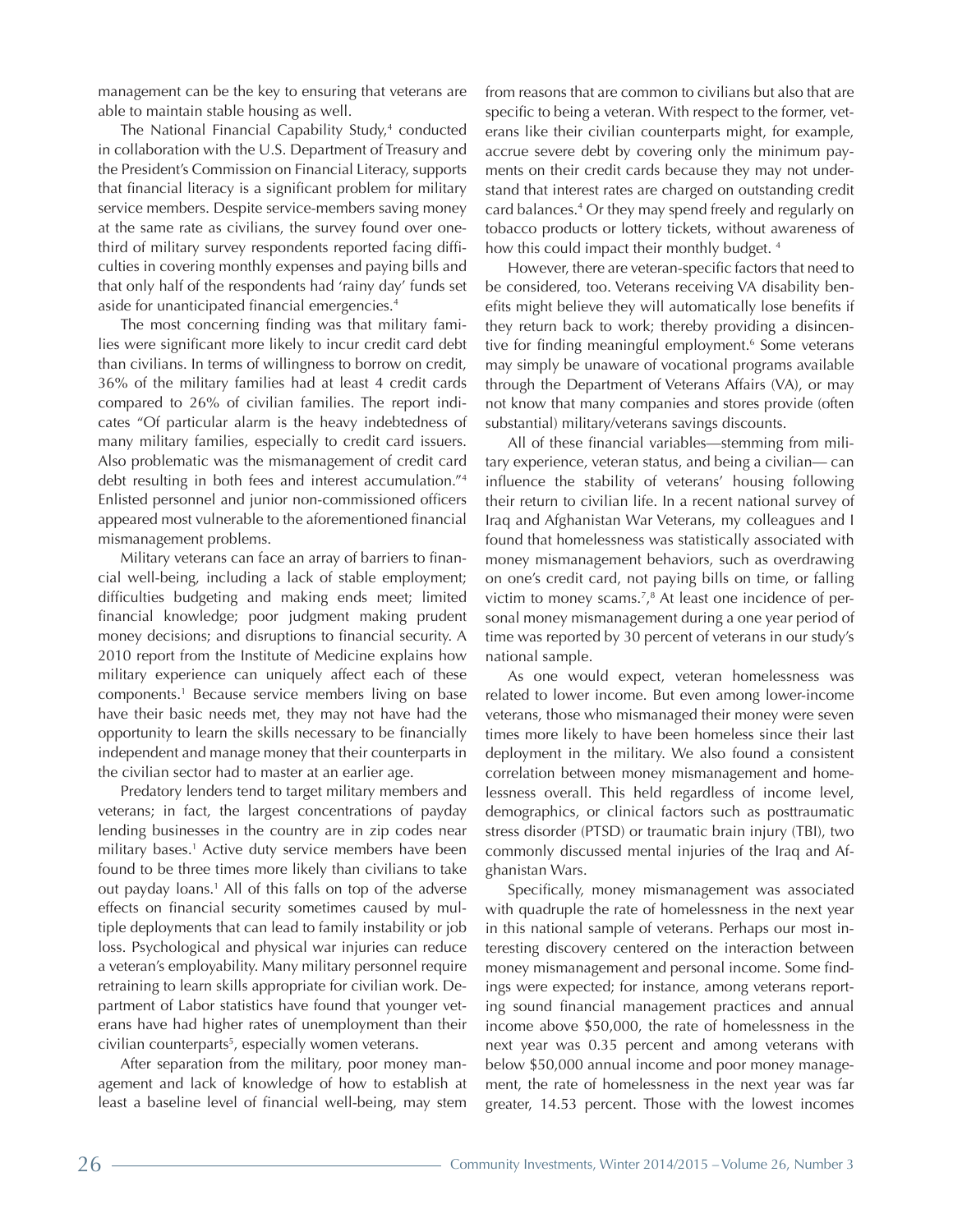and worst financial management skills showed the highest likelihood of homelessness.

What was surprising, however, was that among veterans with less than \$50,000 in annual income and good financial habits, the homelessness rate was  $3.9$  percent<sup>9</sup> whereas for veterans with over \$50,000 in annual income and bad financial habits, 6.06 percent were homeless at some point during the next year, despite their higher incomes. In the final analysis, financial management was as important a factor as personal income when it came to predicting future homelessness among veterans, and even more important of an indicator than PTSD or TBI.

In response to increasing awareness to the importance of financial literacy, several financial assistance programs are now offered to military personnel during and after service. Early in their service, Army soldiers are required to complete a one-day course on personal financial management training (PFMT). Additional financial services and classes are offered on base through financial readiness programs, but these are optional. During discharge process-ing, soldiers are presented a short segment on budgeting during the one week Transition Assistance Program (TAP).

Within the VA, an array of homeless programs— HUD-VA Supportive Housing (VASH), Supportive Services for Veteran Families (SSVF), and Health Care for Homeless Veterans (HCHV) — provide case management and com-munity supports for veterans which can include assistance with money management, but do not typically require formal financial education. The VA Fiduciary Program assigns third-parties to manage disability funds for vet-erans determined to be unable to manage their financial affairs. The Adviser-Teller-Money Manager program targets veterans with substance use and/or psychiatric problems and offers weekly meetings with money managers who monitor access to funds, train veterans to budget, and link spending to treatment goals.<sup>9</sup>

For many service members and veterans, however, these services and programs are optional, and many either do not know they exist or may choose not to participate. They may underestimate and not appreciate the impor-tance of money management in their return to civilian life. Those who do participate in short-term financial educa-tion programs specifically for service members and veterans may also find that they need longer-term assistance. For all of these reasons, it is likely that military personnel could benefit by additional financial literacy training prior to separation. This could be modeled on the earlier PFMT and be offered as a refresher course. VA homelessness programs that assist veterans in finding a stable residence could add formal money management training focused on teaching veterans the financial skills necessary to main-tain a home over time. Contact with veterans during dis-ability screening after service may also present another

*". . . relatively feasible and inexpensive interventions to improve money management among our veterans may lead to reduced homelessness in the United States."* 

opportunity to assess existing money-management skills or plan for needed training.

Financial education even on simple issues, such as how to create a budget, avoid financial scams, open a bank account, balance a checkbook, obtain a credit report, apply for and manage loans, use a calendar to pay bills on time, and implement daily strategies to save money could readily and inexpensively be added into pre- and post- separation work with veterans. Empirical research with civilian participants demonstrates the usefulness of financial literacy programs in improving savings, reducing debt, and delinquency in mortgage payments<sup>3</sup>, suggesting similar outcomes may be possible among veterans with programs tailored to their situation and needs.

Taken together, the data indicate that relatively feasible and inexpensive interventions to improve money management among our veterans may lead to reduced homelessness in the United States. As former Secretary of Veteran Affairs Eric Shinseki has publically recognized, "Too many veterans carrying the burdens of PTSD or TBI, compounded by limited financial literacy and atypical behaviors, begin a downward spiral towards isolation, depression, substance abuse, joblessness, failed relationships, homelessness—and sometimes suicide. It usually doesn't happen overnight—it's a long, slow slide. But it begins somewhere, and it would be shortsighted for any of us to presume that these conditions only ensue after the uniform comes off." <sup>10</sup>

Heightened awareness of the importance of financial well-being before and after military service may support increased opportunities for military veterans and active service members to hone the basic skills needed to succeed economically when returning to civilian life. To the extent that military personnel and veterans are actively encouraged, and perhaps at times even required, to take advantage of such services, they will develop the needed abilities and strengths to avoid the path toward homelessness and instead to move towards living a life of success in the community, a fitting outcome for those who have defended our country so honorably.

[3] *the Department of Veterans Affairs. Note: The views expressed in this article are those of the author and do not necessarily represent the views of*